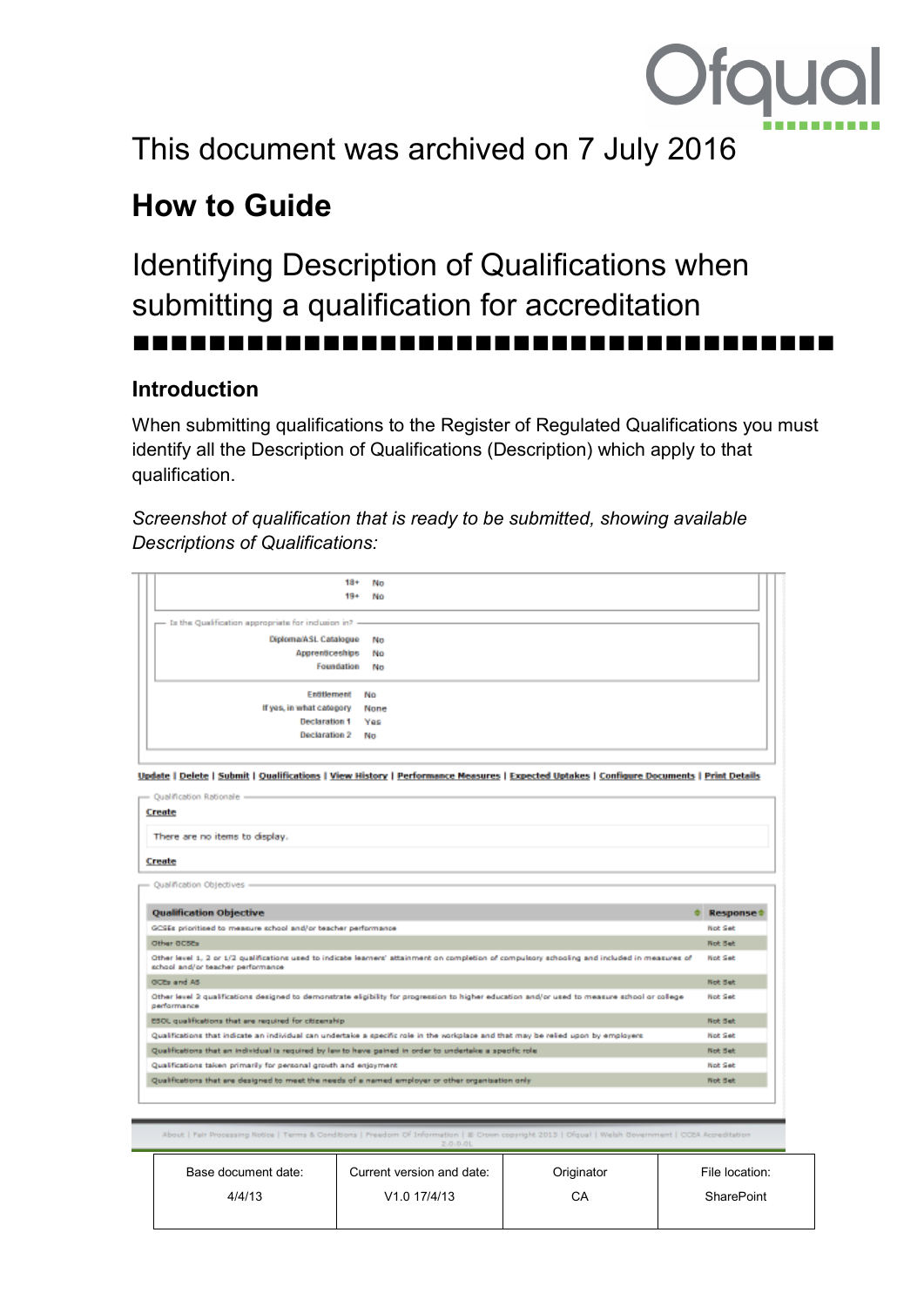The process for submitting qualifications has not changed, however, when you submit your qualification you will be asked to choose one or more Description by selecting the tick box against the Description that apply to your qualification (note one or more Description may apply to your qualification):

*Screenshot of Descriptions of Qualifications that you are presented with when you click the Submit link:* 

|                                | Regulatory Information Technology System<br>Accreatation                                                                                                                                                                                            |             |
|--------------------------------|-----------------------------------------------------------------------------------------------------------------------------------------------------------------------------------------------------------------------------------------------------|-------------|
| <b>HOSTING</b><br><b>JUMER</b> | My Drawnisson<br>Qualifications<br>Billomas.<br>liata Submission<br>Logist  <br><b>UNM</b><br><b>Structures</b><br>Redorfs:                                                                                                                         |             |
|                                | Submit Qualification                                                                                                                                                                                                                                |             |
|                                | Home > Qualifications > TOL Lave) 1 Award In Test (QOF) > Submit Qualification                                                                                                                                                                      | <b>Tapk</b> |
| $-$ Submit Qualification $-$   |                                                                                                                                                                                                                                                     |             |
|                                | > TOL Level 1 Award In Test (QCF)<br>и<br>48147<br><b>Owner Accompts</b><br>TOL<br>Qualification Humber                                                                                                                                             |             |
| - Qualmoston Olrischvas        | Status:<br>In Progress                                                                                                                                                                                                                              |             |
|                                | All regulated qualifications are required to have and to meet a dear objective. Please select the appropriate objective(s) for this qualification.<br>The choice of objective will determine whether the qualification is subject to accreditation. |             |
| <b>Select</b>                  | Objective                                                                                                                                                                                                                                           |             |
| 325                            | OCSEs prioritized to measure school end/or beacher performance.                                                                                                                                                                                     |             |
| ō                              | Other GOSSE                                                                                                                                                                                                                                         |             |
| 198                            | Other level 1. 2 or 1/2 qualifications used to indicate learners' attainment on completion of compulsors achooling and included in<br>measures of achool end/or teacher performance-                                                                |             |
|                                | GODS and AG                                                                                                                                                                                                                                         |             |
| 門                              | Other level 3 qualifications designed to demonstrate aligibility for progression to higher education end/or used to measure school or<br>college performance                                                                                        |             |
| Ш                              | \$500 qualifications that are required for citizenship                                                                                                                                                                                              |             |
|                                | Qualifications that indicate an individual can undertake a specific role in the workplace and that may be relied upon by employers                                                                                                                  |             |
| 罚                              | Qualifications that an individual is required by law to have gained in order to undertake a specific role.                                                                                                                                          |             |
|                                |                                                                                                                                                                                                                                                     |             |
| а                              | Qualifications taken primarily for personal growth and enjoyment.                                                                                                                                                                                   |             |

To submit your qualification click the *Submit Button*

You will be able to view the Description for your qualifications from the *Qualifications Details* screen.